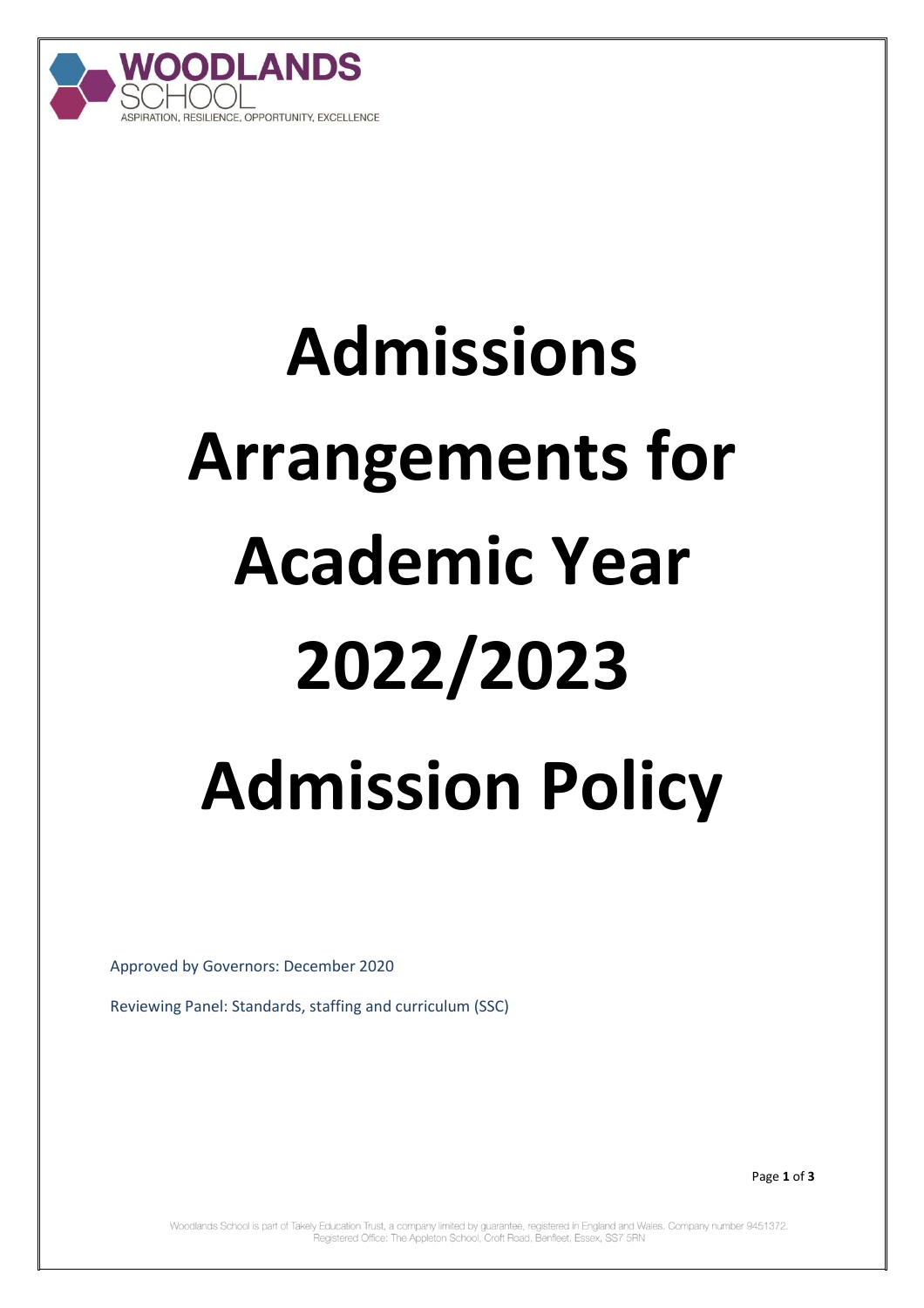Our Published Admissions number (PAN) is 300. There is no guarantee of a place at the school. In the event of oversubscription places will be allocated using the following criteria in the order given:

#### **1. Looked after children and previously looked after children**

A 'looked after child' or a child who was previously looked after but immediately after being looked after became subject to adoption, residence or special guardianship order will be given first priority in oversubscription criteria, ahead of all other applicants, in accordance with the School Admissions Code 2014. A looked after child is a child who is (a) in the care of the local authority, or (b) being provided with accommodation by a local authority in the exercise of their social service functions (as defined in section 22(1) of the Children Act, 1989).

### **2. Children with a sibling attending the school**

A relevant sibling is a child who has a brother, sister, adopted brother or sister or step-brother or step-sister living in the same family unit, in the same family household and address, who attends the preferred school in any year group excluding the final year. Biological siblings who attend the preferred school in any year group excluding the final year will also be treated as siblings, irrespective of place of residence. Children residing in the same household as part of an extended family, such as cousins, will not be treated as siblings.

For mid-year applications the only variation to the definition above is that the sibling should be attending, or have been offered a place at, the preferred school at the time of application and determination and with a reasonable expectation that the sibling will be attending at the time of admission.

#### **3. Children of staff at Woodlands School**

- (a) Where the member of staff has been employed at the school for two or more years at the time at which the application for admission to the school is madeand/or
- (b) The member of staff is recruited to fill a vacant post for which there is a demonstrable skill shortage

### **4. Aptitude for Performing Arts or Sport**

Up to 30 children (10% of Published Admission Number) who have an aptitude for either Performing Arts or Sport. Parents wishing for their child to take the aptitude test are required to complete a Supplementary Information Form (SIF), obtainable from the school or from the school's website. All SIFs must be returned to the school by Friday 30<sup>th</sup> September 2022. Tests will take place on Saturday 8<sup>th</sup> October 2022, at Woodlands School. Test results will be posted to parents within 10 days of completion of the tests. Places are allocated in rank order, based on the outcome of the aptitude testing. In the case of a tie on score, the straight line distance rule will be applied.

#### **5. Straight line distance to school**

In the event of over subscription within any of the above criteria, priority will be determined by straight line distance from home to the school, with those living closest being given the highest priority.